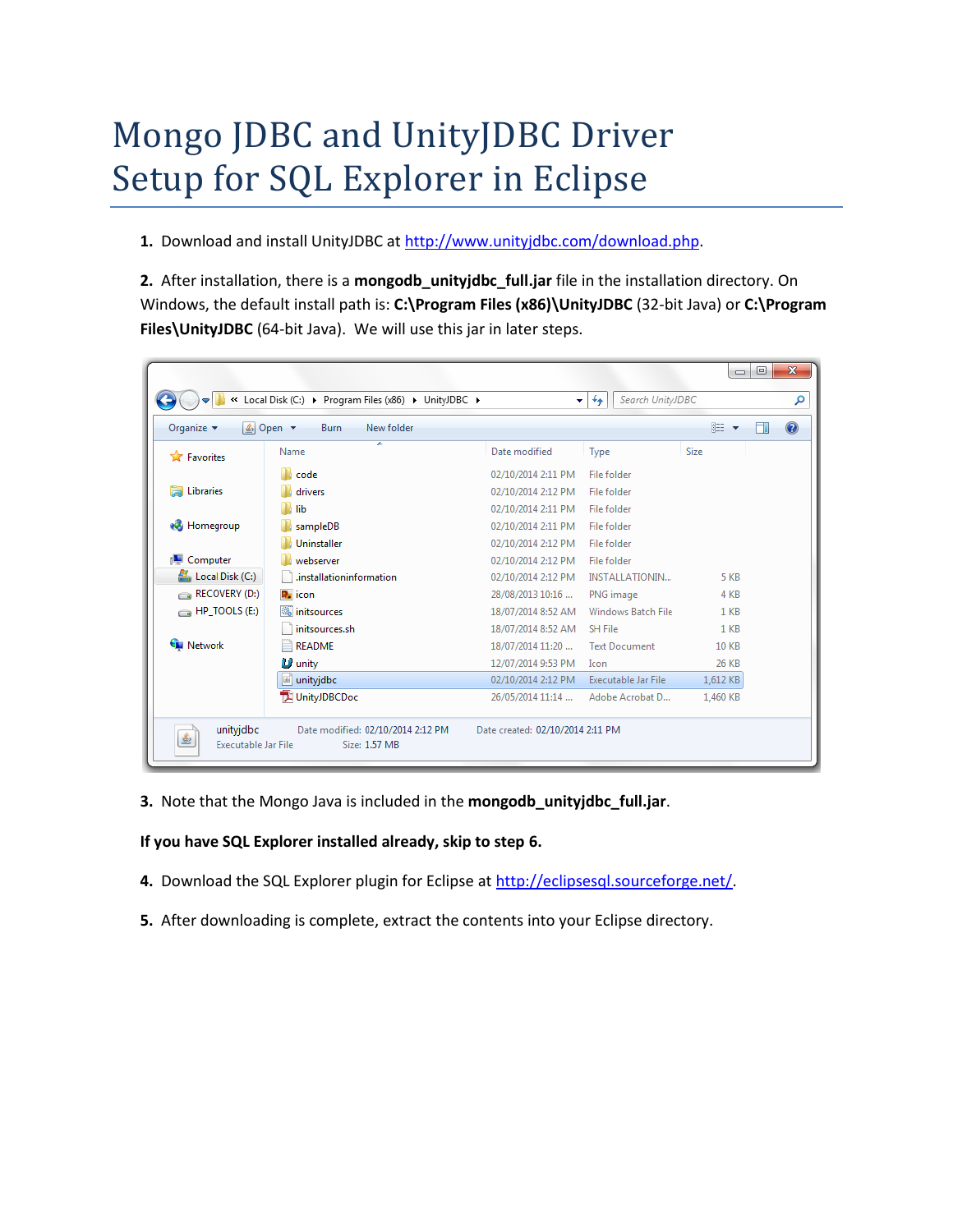**6.** Start Eclipse. First, to tell if SQL Explorer was added successfully, check the **Help** menu. You should see **About SQL Explorer** listed. You may click this to check the current version of the plugin as well as other information.

| Java - Eclipse                                                                                   |                                    |                                                                                                                                             |                           |                                                                                                                      | $\mathbf{z}$<br>$\qquad \qquad \Box$<br>U                                 |
|--------------------------------------------------------------------------------------------------|------------------------------------|---------------------------------------------------------------------------------------------------------------------------------------------|---------------------------|----------------------------------------------------------------------------------------------------------------------|---------------------------------------------------------------------------|
| File Edit Source Refactor Navigate Search Project Run Window Help                                |                                    |                                                                                                                                             |                           |                                                                                                                      |                                                                           |
|                                                                                                  | $\odot$                            | Welcome                                                                                                                                     |                           |                                                                                                                      | <sup>(贵)</sup> Java<br>晗                                                  |
| $\qquad \qquad =$<br>$\Box$<br>  Package Explorer ※<br>日ち<br>$\triangledown$<br>$\frac{c_0}{16}$ | $\circledR$<br>$\mathbb{R}^p$      | <b>Help Contents</b><br>Search<br><b>Dynamic Help</b>                                                                                       |                           |                                                                                                                      | $\Box$<br>$\approx$<br>$\qquad \qquad \blacksquare$<br>酯<br>℃<br>S.<br>-3 |
|                                                                                                  | ÆŤ                                 | Key Assist<br>Tips and Tricks<br>Cheat Sheets                                                                                               | Report Bug or Enhancement | Ctrl+Shift+L                                                                                                         | lect Mylyn<br>ect to your task ar<br>tools or create a<br>task.           |
|                                                                                                  | Rep<br>Q.<br>O)<br>⊜               | <b>Check for Updates</b><br><b>Install New Software</b><br><b>Installation Details</b><br>Eclipse Marketplace<br>mp<br><b>About Eclipse</b> |                           | $\qquad \qquad \blacksquare$<br>$\mathsf{e} \times$<br>$\Box$<br>$\overline{\phantom{0}}$<br>Ŝ9<br>is not available. |                                                                           |
|                                                                                                  | Problems & @ Javadoc @ Declaration | About SQL Explorer                                                                                                                          |                           |                                                                                                                      | $\mathbf{v}$ =<br>ŠЭ<br>$\Box$                                            |
| 0 items                                                                                          |                                    |                                                                                                                                             |                           |                                                                                                                      |                                                                           |
| <b>Description</b>                                                                               | ▴                                  |                                                                                                                                             | Resource                  | Path                                                                                                                 | Location<br>Ty                                                            |
| k.                                                                                               |                                    | $\mathbb{H} \mathbb{H}$                                                                                                                     |                           |                                                                                                                      | k                                                                         |
|                                                                                                  |                                    |                                                                                                                                             |                           |                                                                                                                      |                                                                           |

**7.** Now open SQL Explorer's perspective by selecting the menu item **Window** > **Open Perspective** > **Other**. Select **SQL Explorer** in the menu that pops up and hit **OK**.

| Java - Eclipse                                                                        |                    | 53<br>$\Box$<br>$\qquad \qquad \qquad \Box$                          |
|---------------------------------------------------------------------------------------|--------------------|----------------------------------------------------------------------|
| File Edit Source Refactor Navigate Search Project Run Window Help                     |                    |                                                                      |
| $\mathbf{x}$<br>$\Box$<br><b>CON</b><br>Open Perspective<br>D * B * H & B : N : * * 0 |                    | Quick Access   雷<br><b>思Java</b>                                     |
| - 日<br>  Package Explorer ※  <br>cus CVS Repository Exploring                         | $\equiv$<br>$\Box$ | <b>I</b> Task L 23<br>- 日                                            |
| <b>参 Debug</b><br>日气<br>$\frac{6}{9}$<br>$\bigtriangledown$<br><b>Gri</b> Git         |                    | 0 - E + 6                                                            |
| a Java (default)                                                                      |                    | ▽                                                                    |
| Java Browsing                                                                         |                    | <b><i><u>i</u></i></b> Connect Mylyn                                 |
| <b>Le Java Type Hierarchy</b>                                                         |                    | Connect to your task ar                                              |
| <sup>9</sup> Planning                                                                 |                    | ALM tools or create a<br>local task.                                 |
| Resource<br>SQL Explorer                                                              |                    | $\qquad \qquad =$                                                    |
| 4 <sup>0</sup> Team Synchronizing                                                     |                    | 문 Outline 23<br>$\Box$                                               |
| X XML                                                                                 |                    | $\overline{\phantom{0}}$                                             |
|                                                                                       |                    | An outline is not available.                                         |
|                                                                                       |                    |                                                                      |
|                                                                                       |                    |                                                                      |
|                                                                                       |                    |                                                                      |
|                                                                                       |                    |                                                                      |
| R Pn                                                                                  |                    | ξ9<br>$\triangledown$ $\triangleright$ $\preceq$ $\preceq$ $\preceq$ |
| 0 item<br>OK<br>Cancel                                                                |                    |                                                                      |
| Descr                                                                                 | Path               | Location<br>Τу                                                       |
| $\overline{a}$<br>Ш                                                                   |                    |                                                                      |
|                                                                                       |                    |                                                                      |
|                                                                                       |                    |                                                                      |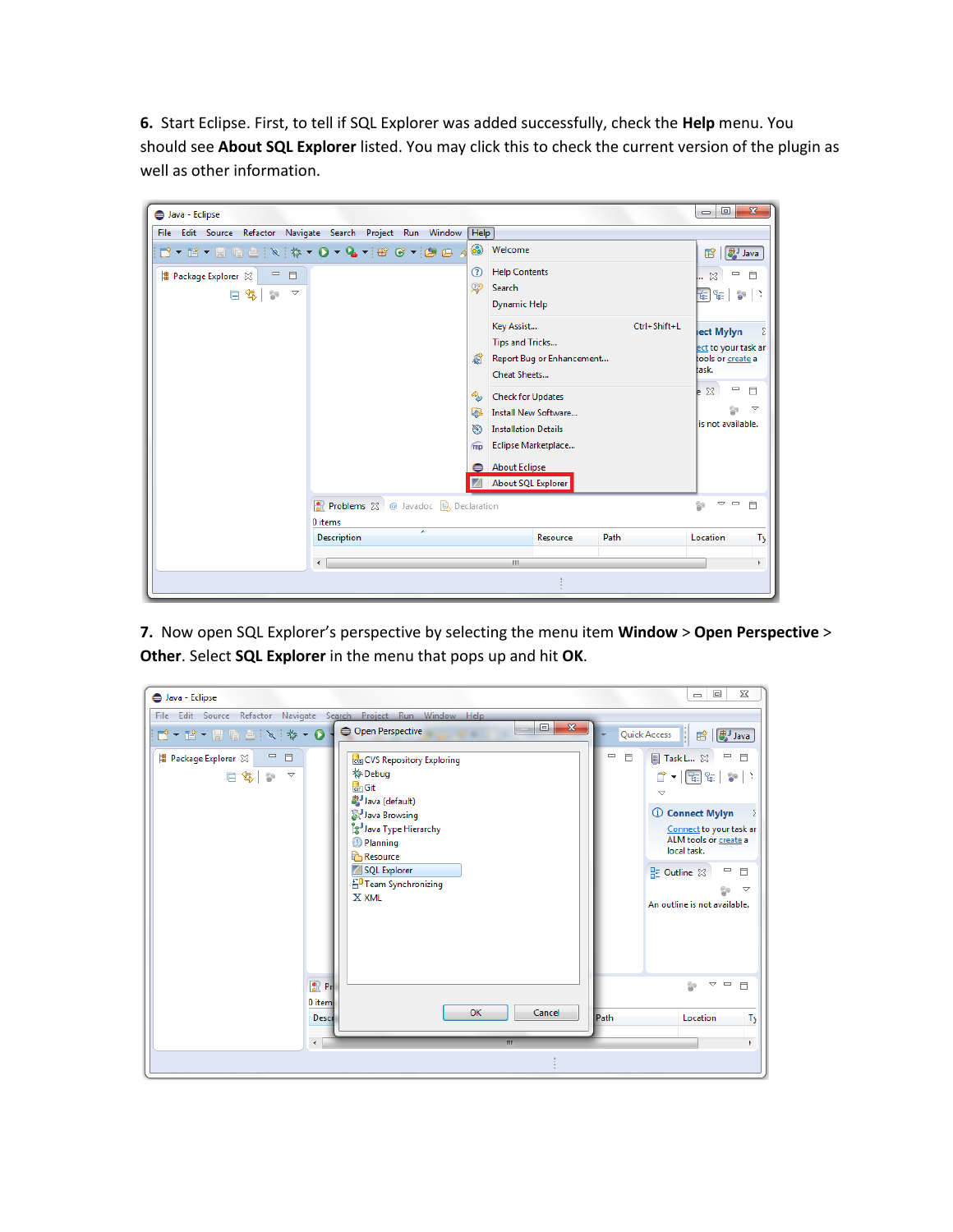**8.** Now that we are in the correct perspective, click the  $\frac{d\phi}{dx}$  button to create a new connection profile. We first need to add the correct driver. Click **Add/Edit Drivers**.

**9.** Under **SQL Explorer**, click **JDBC Drivers** and then click **Add**. Fill in the appropriate information. To add the mongodb\_unityjdbc\_full.jar, go under **Extra Class Path** and add the jars from **step 2** and **step 3**. Press **OK**. Here is sample MongoDB driver information:

| <b>Name</b>       | MongoDB                                                               |
|-------------------|-----------------------------------------------------------------------|
| Example URL       | jdbc:mongo:// <servername>/<databasename></databasename></servername> |
| Driver Class Name | mongodb.jdbc.MongoDriver                                              |

**10.** You should now see the MongoDB driver listed and checked under **JDBC Drivers**. Click **OK**.

| Preferences (Filtered)                |                                                                                                                                                                                                                                                                                                                                                                                                                                                                                                                                                        |    | $\mathbf{x}$<br>回                                        |
|---------------------------------------|--------------------------------------------------------------------------------------------------------------------------------------------------------------------------------------------------------------------------------------------------------------------------------------------------------------------------------------------------------------------------------------------------------------------------------------------------------------------------------------------------------------------------------------------------------|----|----------------------------------------------------------|
| O.<br>type filter text                | <b>JDBC Drivers</b>                                                                                                                                                                                                                                                                                                                                                                                                                                                                                                                                    |    | ⇔ ← ⇔ ←                                                  |
| △ SQL Explorer<br><b>JDBC Drivers</b> | Apache Derby - Network Server<br><b>R</b> CUBRID<br><b>B</b> HSQLDB In-Memory<br><b>HSQLDB</b> Server<br><b>Ex</b> HSQLDB Standalone<br><b>B</b> HSQLDB Web Server<br><b>B</b> IBM DB2 Universal JDBC Driver<br><b>E</b> Informix<br>√ JDBC ODBC Bridge<br>JayBird JCA/JDBC Driver for Firebird<br><b>ER</b> Mckoi<br>Microsoft MSSQL Server JDBC Driver<br><b>Mimer SQL</b><br>MongoDB<br>MySQL Driver<br><b>DR</b> Oracle OCI Driver<br><b>D</b> Oracle Thin Driver<br><b>Pointbase Server</b><br>PostgreSQL<br>R Progress OpenEdge 10.1 JDBC Driver |    | Add<br><b>Edit</b><br>Copy<br>Remove<br>Ξ<br>Set Default |
|                                       |                                                                                                                                                                                                                                                                                                                                                                                                                                                                                                                                                        | OK | Cancel                                                   |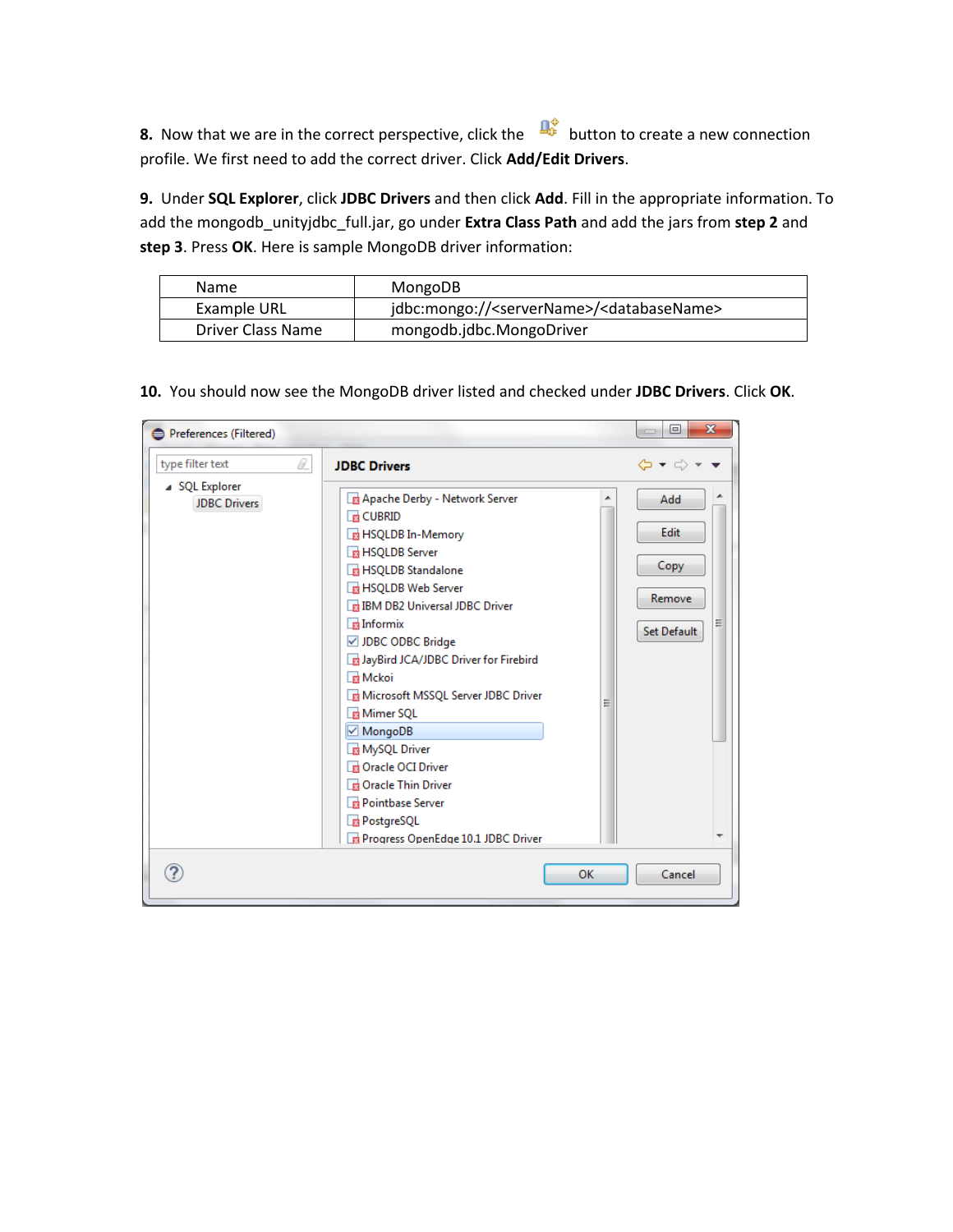**11.** Now we can fill in the connection profile with the needed information. Remember to select the driver you just added. Here is a sample connection profile:

| <b>Name</b>     | mongo demo                                    |
|-----------------|-----------------------------------------------|
| User Name       | dbuser                                        |
| Password        | dbuser                                        |
| <b>JDBC URL</b> | jdbc:mongo://ds029847.mongolab.com:29847/tpch |

|               | X<br>Create New Connection Profile            |  |  |  |  |  |
|---------------|-----------------------------------------------|--|--|--|--|--|
|               | <b>Create New Connection Profile</b>          |  |  |  |  |  |
| Name          | mongo_demo                                    |  |  |  |  |  |
| <b>Driver</b> | <b>Add/Edit Drivers</b><br>MongoDB<br>۰       |  |  |  |  |  |
| URL           | jdbc:mongo://ds029847.mongolab.com:29847/tpch |  |  |  |  |  |
|               | User name is not required for this database   |  |  |  |  |  |
|               | Auto Logon<br>Logon during startup            |  |  |  |  |  |
| User          | dbuser                                        |  |  |  |  |  |
| Password      | ******                                        |  |  |  |  |  |
|               | AutoCommit<br><b>Commit On Close</b>          |  |  |  |  |  |
|               | OK<br>Cancel                                  |  |  |  |  |  |

12. You can now right click your new connection profile and click the **commet of the hutton to connect.** After connection, you can browse the schema by clicking the **MongoDB** tab on the right.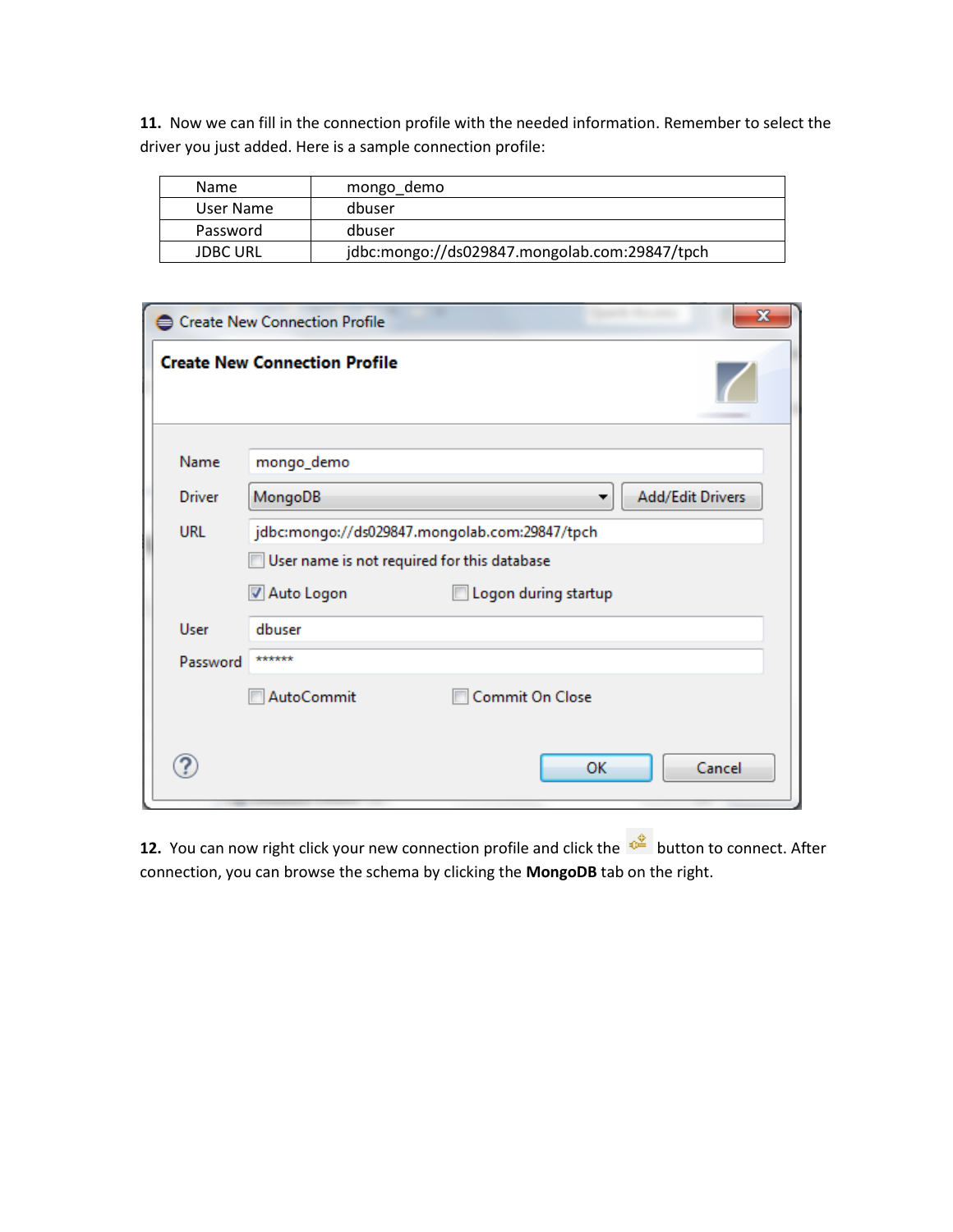**13.** Right click on the **dbuser** tab and select **New SQL Editor** to enter SQL queries. Click to run the query. Here are two example queries. The first query queries a single table and runs completely on MongoDB. The second query uses a join that requires UnityJDBC. The 30-day trial version will return an unlimited number of rows (then only 100 rows after the trial is over). Upgrade to the full version a[t https://www.unityjdbc.com/purchase.php.](https://www.unityjdbc.com/purchase.php) More details on querying is at [https://www.unityjdbc.com/mongojdbc/mongosqltranslate.php.](https://www.unityjdbc.com/mongojdbc/mongosqltranslate.php)

| Query | SELECT <sup>*</sup>                    |
|-------|----------------------------------------|
| #1    | <b>FROM</b> customer                   |
| Query | <b>SELECT</b> *                        |
| #2    | <b>FROM customer INNER JOIN orders</b> |
|       | <b>ON</b> c custkey = $\circ$ custkey  |